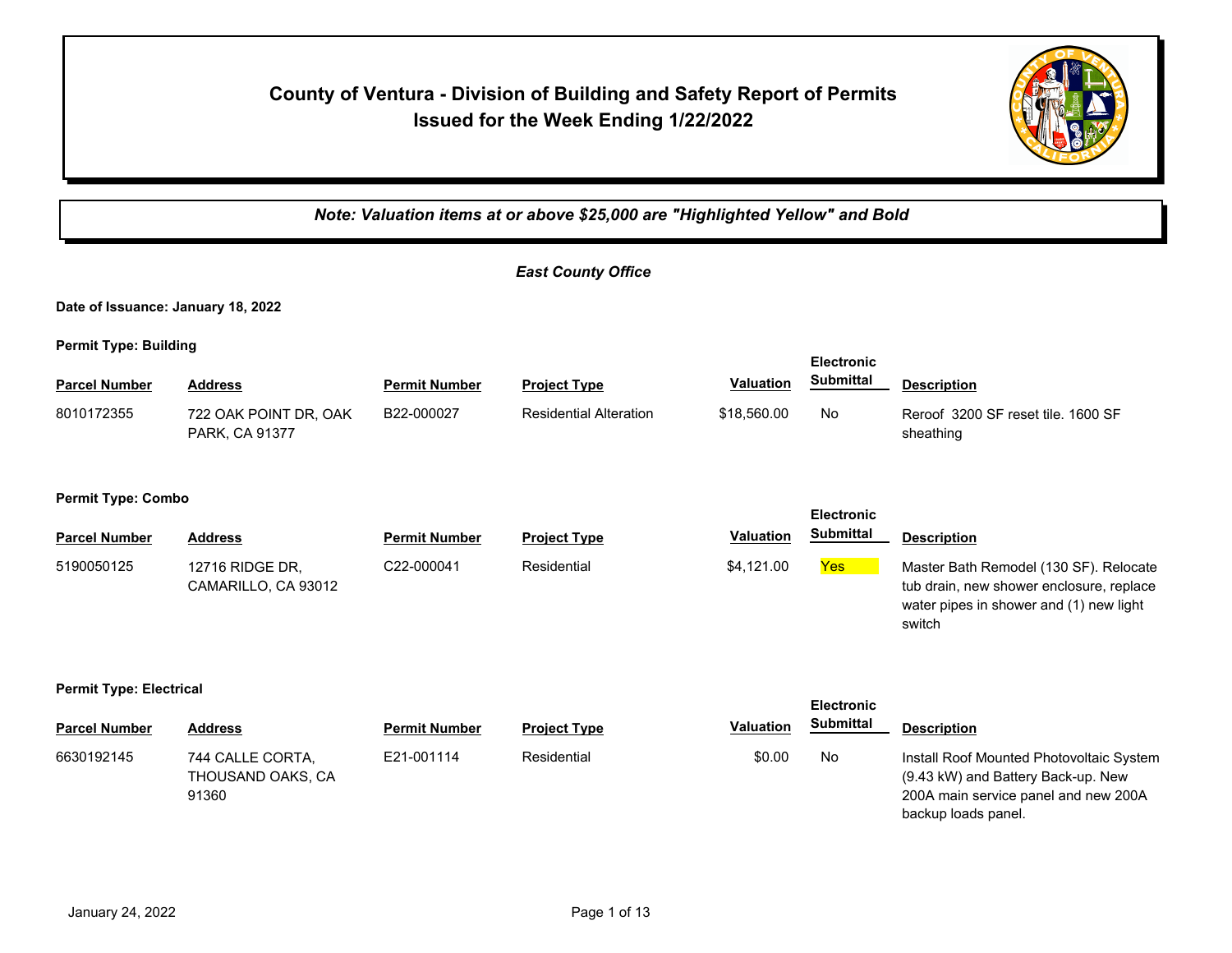## *East County Office*

**Date of Issuance: January 18, 2022**

**Permit Type: Electrical**

| --<br><b>Parcel Number</b><br>6950254135 | <b>Address</b><br>2403 STAFFORD RD.<br>WESTLAKE VILLAGE, CA<br>91361 | <b>Permit Number</b><br>E21-001143 | <b>Project Type</b><br>Residential | <b>Valuation</b><br>\$0.00 | <b>Electronic</b><br><b>Submittal</b><br>Yes | <b>Description</b><br>Install Roof Mounted Photovoltaic System<br>$(26.55 \text{ kW})$ , and sub panel |
|------------------------------------------|----------------------------------------------------------------------|------------------------------------|------------------------------------|----------------------------|----------------------------------------------|--------------------------------------------------------------------------------------------------------|
| 6680192115                               | 448 BEN CT. NEWBURY<br><b>PARK, CA 91320</b>                         | E22-000035                         | Residential                        | \$0.00                     | No                                           | Upgrade existing panel to 200 AMP                                                                      |

**Date of Issuance: January 19, 2022**

**Permit Type: Building**

|                      |                                                |                      |                               |                  | <b>Electronic</b> |                                    |
|----------------------|------------------------------------------------|----------------------|-------------------------------|------------------|-------------------|------------------------------------|
| <b>Parcel Number</b> | <b>Address</b>                                 | <b>Permit Number</b> | <b>Project Type</b>           | <b>Valuation</b> | <b>Submittal</b>  | <b>Description</b>                 |
| 8000221075           | 6688 E BUTTONWOOD<br>AV. OAK PARK. CA<br>91377 | B22-000028           | <b>Residential Alteration</b> | \$1,408.00       | No                | Replace siding with stucco 320 SF  |
| 6850342045           | 310 BAYPORT WY, OAK<br><b>PARK, CA 91377</b>   | B22-000029           | <b>Residential Alteration</b> | \$7.140.00       | No                | Reroof 1400 SF reset concrete tile |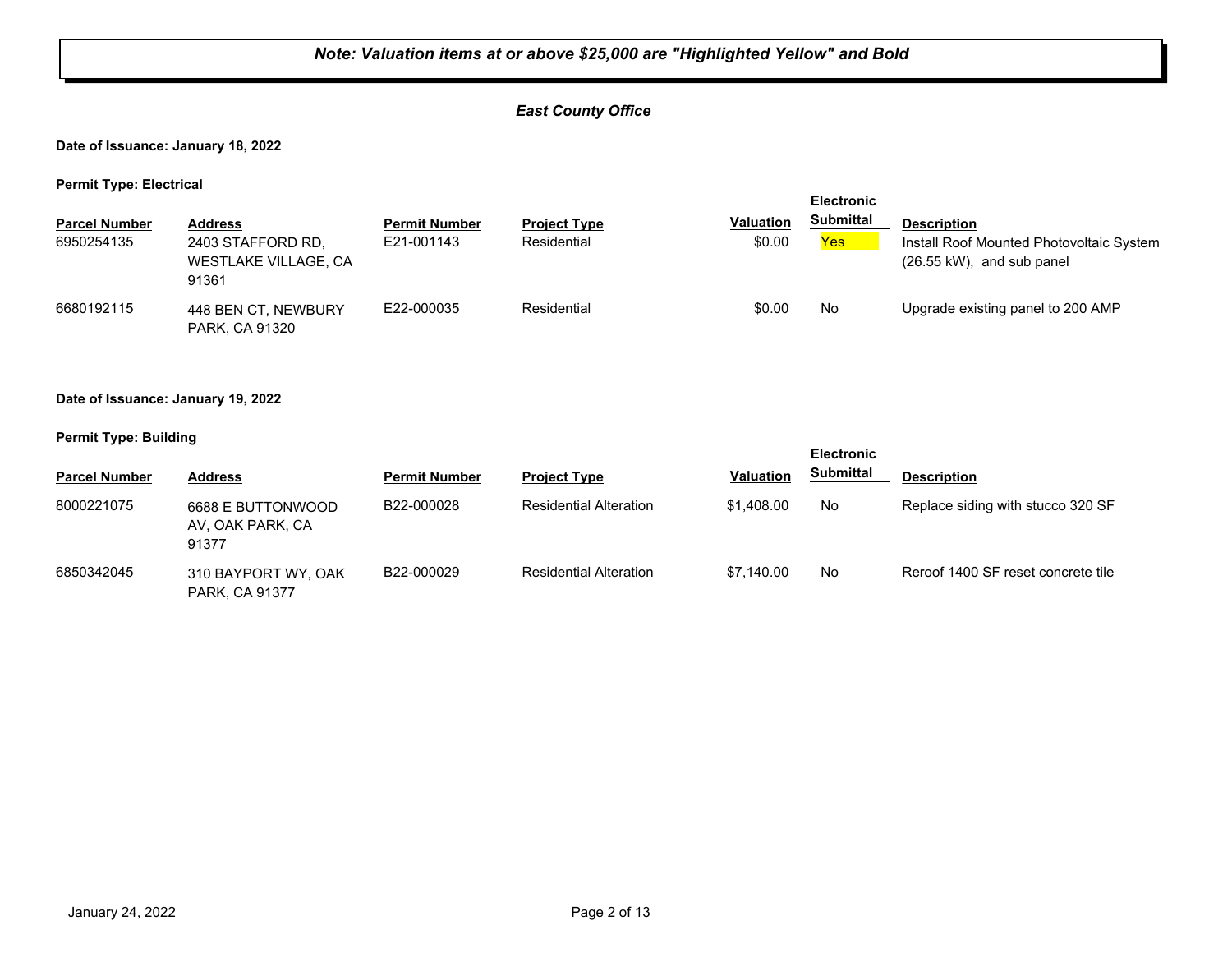## *East County Office*

**Date of Issuance: January 19, 2022**

**Permit Type: Combo**

| . .                  |                                        |                         |                     |                  | <b>Electronic</b> |                                                                                                                       |
|----------------------|----------------------------------------|-------------------------|---------------------|------------------|-------------------|-----------------------------------------------------------------------------------------------------------------------|
| <b>Parcel Number</b> | <b>Address</b>                         | <b>Permit Number</b>    | <b>Project Type</b> | <b>Valuation</b> | <b>Submittal</b>  | <b>Description</b>                                                                                                    |
| 1080162195           | 8260 WATERS RD,<br>MOORPARK, CA 93021  | C21-000096              | <b>NSFR</b>         | \$521,775.20     | Yes               | NSFR 3252 SF with attached garage 837<br>SF, two porches total 515 SF. Includes<br>system for M/E/Ps                  |
| 8010265185           | 6287 MARQUIS CT, OAK<br>PARK, CA 91377 | C <sub>22</sub> -000044 | Residential         | \$1,585.00       | No                | Remodel 50 SF Bathroom, Electrical<br>system fee $(50 SF)$ , $(1) Res. Fan and (3)$<br>Fixtures/traps                 |
| 6850207465           | 5290 BROMELY DR. OAK<br>PARK, CA 91377 | C22-000045              | Residential         | \$8,242,00       | No                | Kitchen Remodel (260 SF), Electrical<br>System Fee (260 SF), Duct system (260<br>SF) and Plumbing System Fee (260 SF) |

#### **Permit Type: Mechanical**

|                      |                                           |                      |                     |                  | <b>Electronic</b> |                                                |
|----------------------|-------------------------------------------|----------------------|---------------------|------------------|-------------------|------------------------------------------------|
| <b>Parcel Number</b> | <b>Address</b>                            | <b>Permit Number</b> | <b>Project Type</b> | <b>Valuation</b> | Submittal         | <b>Description</b>                             |
| 5160170505           | 2835 N REDONDO AV.<br>CAMARILLO, CA 93012 | M22-000002           | Residential         | \$0.00           | No                | REPLACE APPROX 1352 SQ FT OF<br><b>DUCTING</b> |

#### **Permit Type: Plumbing**

| <b>Parcel Number</b> | <b>Address</b>                             | <b>Permit Number</b> | <b>Project Type</b> | <b>Valuation</b> | Submittal | <b>Description</b>                                                                     |
|----------------------|--------------------------------------------|----------------------|---------------------|------------------|-----------|----------------------------------------------------------------------------------------|
| 6680154205           | 580 DENA DR, NEWBURY<br>PARK, CA 91320     | P22-000011           | Residential         | \$0.00           | No.       | REPLACE DRAIN LINE BETWEEN<br>KITCH AND RESTROOM APPROX 1-3 FT<br>REPLACE SHOWER DRAIN |
| 8000132075           | 5894 E BRIARWOOD LN,<br>OAK PARK, CA 91377 | P22-000014           | Residential         | \$0.00           | No.       | Replace Water Heater in garage with<br>Tankless Water Heater (same location)           |

**Electronic**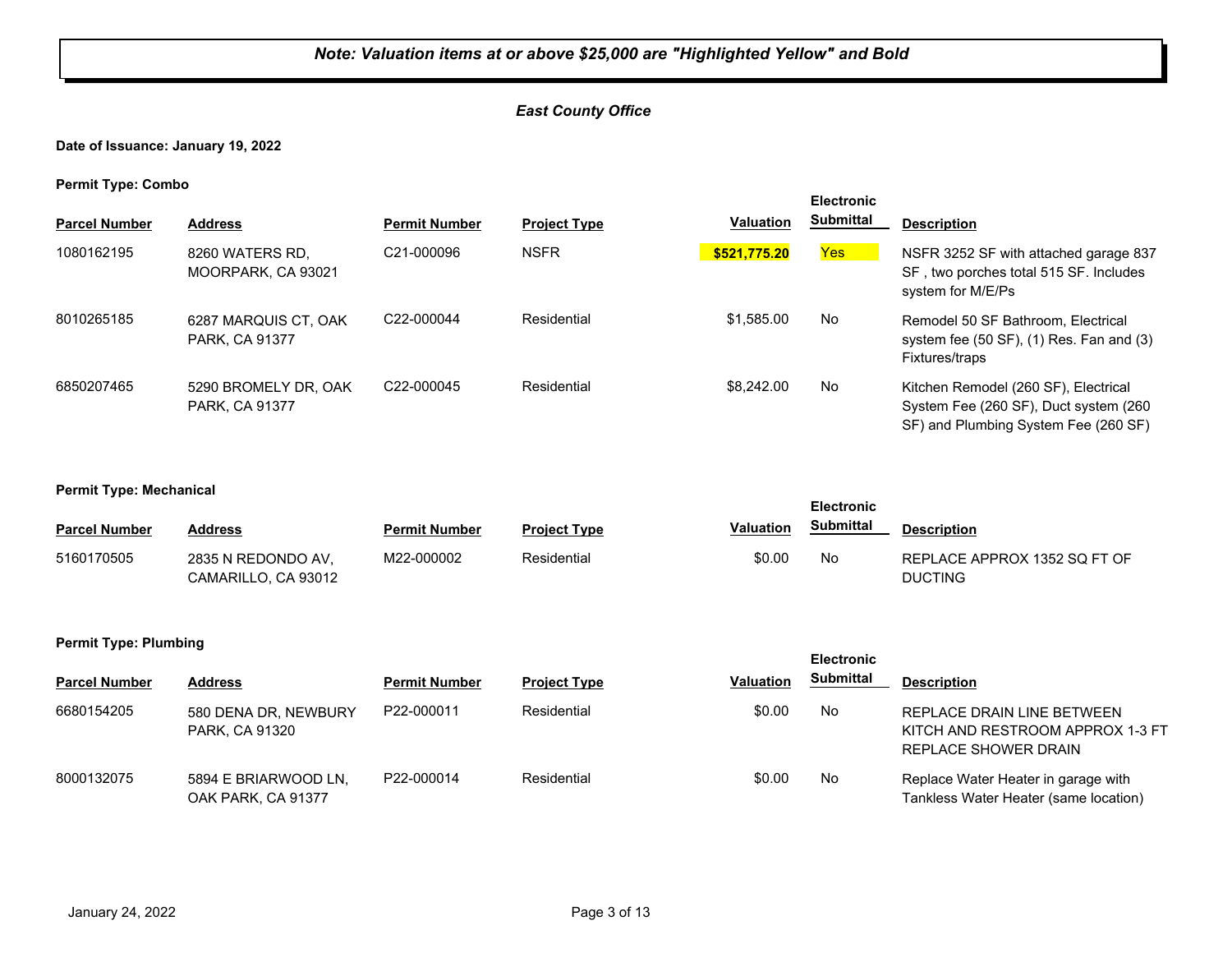## *East County Office*

**Date of Issuance: January 20, 2022**

**Permit Type: Building**

|                      |                                         |                      |                               |                  | <b>Electronic</b> |                                                                                             |
|----------------------|-----------------------------------------|----------------------|-------------------------------|------------------|-------------------|---------------------------------------------------------------------------------------------|
| <b>Parcel Number</b> | <b>Address</b>                          | <b>Permit Number</b> | <b>Project Type</b>           | <b>Valuation</b> | <b>Submittal</b>  | <b>Description</b>                                                                          |
| 1080162195           | 8260 WATERS, CA                         | B21-000778           | <b>Residential Accessory</b>  | \$4,224,00       | Yes               | 6'-6" max height retaining wall 40 SF                                                       |
| 8000081175           | 6616 E JOSHUA ST, OAK<br>PARK, CA 91377 | B21-000926           | <b>Residential Alteration</b> | \$13,437.60      | Yes               | Replace existing retaining wall with new 7'<br>wall with 2 ft. retaining and 5' above grade |

#### **Permit Type: Combo**

| <b>Parcel Number</b> | <b>Address</b>                                            | <b>Permit Number</b> | <b>Project Type</b> | <b>Valuation</b> | <b>Submittal</b> | <b>Description</b>                                                                                                                       |
|----------------------|-----------------------------------------------------------|----------------------|---------------------|------------------|------------------|------------------------------------------------------------------------------------------------------------------------------------------|
| 6850010175           | 4997 KILBURN, OAK<br>PARK, CA 91377                       | C21-000294           | Commercial          | \$1,220,00       | Yes              | Installation of emergency back up<br>generator 25 KW diesel on New concrete<br>pad installation [1] 200 Amp automatic<br>transfer switch |
| 6950350055           | 2648 STAFFORD RD.<br><b>WESTLAKE VILLAGE, CA</b><br>91361 | C22-000054           | PoolSpa             | \$13.807.60      | No               | Remodel existing swimming pool<br>Add baja shelf                                                                                         |

**Electronic** 

**Electronic** 

#### **Permit Type: Electrical**

| <b>Parcel Number</b> | Address                                          | <b>Permit Number</b> | <b>Project Type</b> | <b>Valuation</b> | Submittal | <b>Description</b>                                                                                         |
|----------------------|--------------------------------------------------|----------------------|---------------------|------------------|-----------|------------------------------------------------------------------------------------------------------------|
| 6760022025           | 306 RIMROCK RD.<br>WESTLAKE VILLAGE, CA<br>91361 | E21-001151           | Residential         | \$0.00           | Yes       | Install Roof Mounted Photovoltaic System<br>(19.74 kW) 47 modules 150A main<br>breaker derate 2 inverters. |

#### **Date of Issuance: January 21, 2022**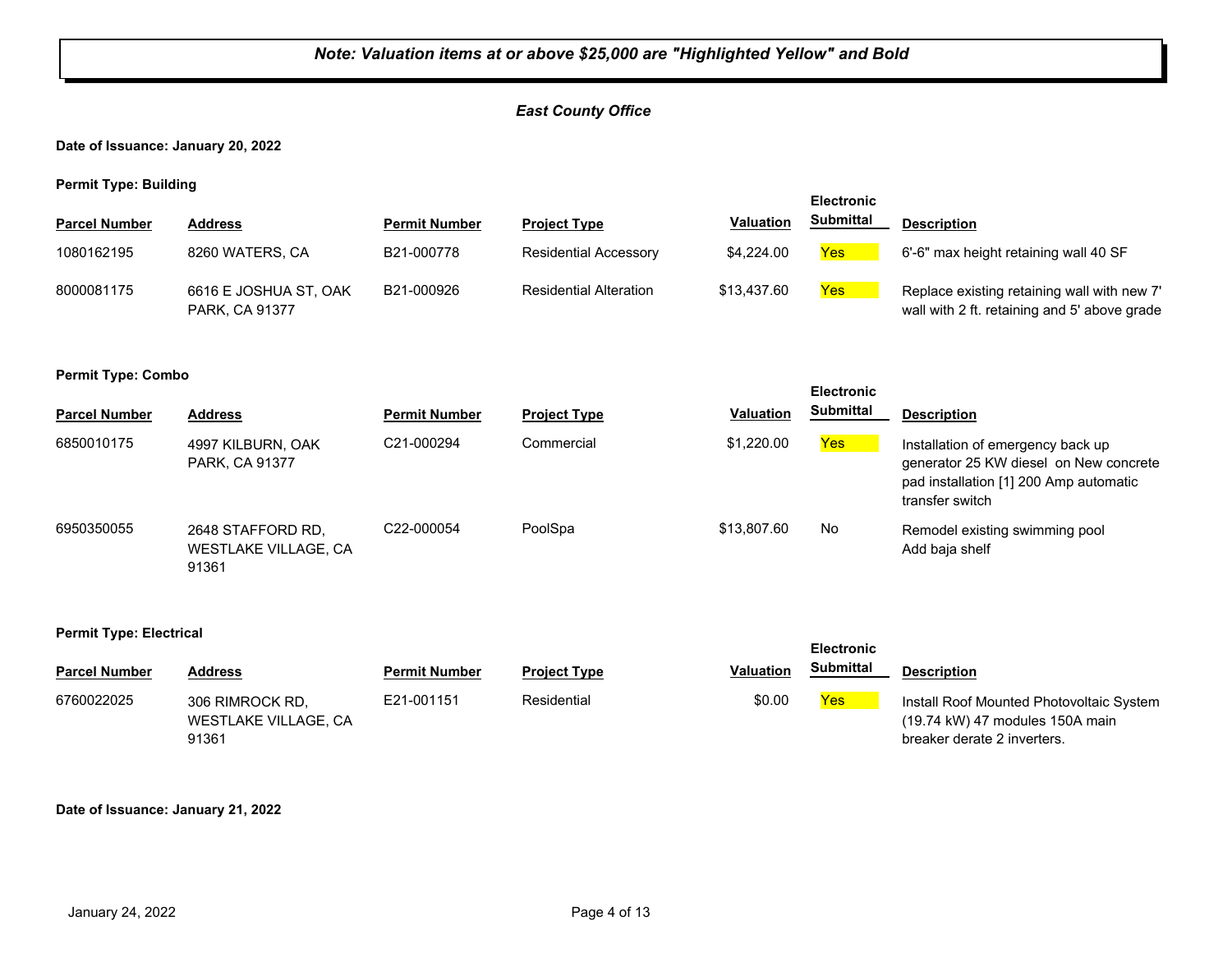## *East County Office*

### **Date of Issuance: January 21, 2022**

**Permit Type: Building**

|                      |                                           |                         |                               |                  | <b>Electronic</b> |                                                                                                                               |  |
|----------------------|-------------------------------------------|-------------------------|-------------------------------|------------------|-------------------|-------------------------------------------------------------------------------------------------------------------------------|--|
| <b>Parcel Number</b> | <b>Address</b>                            | <b>Permit Number</b>    | <b>Project Type</b>           | <b>Valuation</b> | <b>Submittal</b>  | <b>Description</b>                                                                                                            |  |
| 8000022075           | 6474 E CONIFER ST, OAK<br>PARK, CA 91377  | B21-001023              | Demo                          | \$0.00           | No                | Reference CV20-0442- DEMO 275 SF<br>unpermitted attached room/addition.<br>Permit shall expire within 30 days of<br>issuance. |  |
| 8010010525           | 909 THISTLEGATE RD.<br>OAK PARK, CA 91377 | B <sub>22</sub> -000039 | <b>Residential Alteration</b> | \$12,750.00      | No                | Permitting for both 905 and 909<br>Thistlegate- Tile lift and reset using<br>granulated rolled roofing (2500 SF)              |  |

#### **Permit Type: Combo**

| - -<br><b>Electronic</b> |                                        |                      |                     |                  |                  |                                                                                                                             |
|--------------------------|----------------------------------------|----------------------|---------------------|------------------|------------------|-----------------------------------------------------------------------------------------------------------------------------|
| <b>Parcel Number</b>     | Address                                | <b>Permit Number</b> | <b>Project Type</b> | <b>Valuation</b> | <b>Submittal</b> | <b>Description</b>                                                                                                          |
| 5190152065               | 12408 RIDGE DR.<br>CAMARILLO, CA 93012 | C21-001023           | Residential         | \$14,123.80      | <b>Yes</b>       | Kitchen (150 SF) gas line in kitchen and<br>Master Bath (120 SF) remodel. 2700<br>Electrical system fee, (2) window (16 SF) |

and (3) door replacements (176 F), (2) Res. vent, (7) fixture.trap, (1) repair/alter. drain vnet, (1) repair/alter water piping.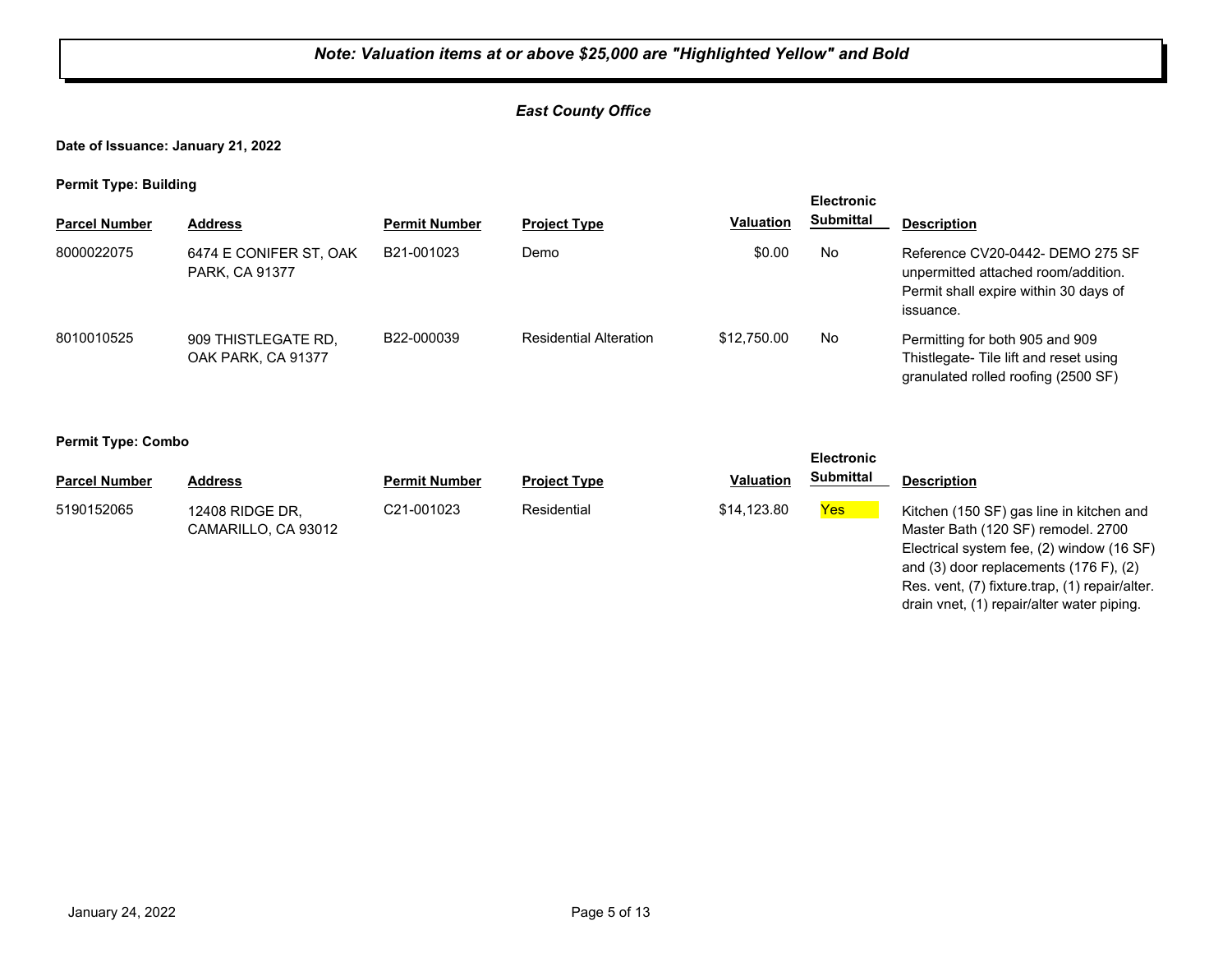## *East County Office*

**Date of Issuance: January 21, 2022**

**Permit Type: Electrical**

| . .                  |                                              |                      |                     |                  | <b>Electronic</b> |                                                                                 |
|----------------------|----------------------------------------------|----------------------|---------------------|------------------|-------------------|---------------------------------------------------------------------------------|
| <b>Parcel Number</b> | <b>Address</b>                               | <b>Permit Number</b> | <b>Project Type</b> | <b>Valuation</b> | <b>Submittal</b>  | <b>Description</b>                                                              |
| 6730120595           | 340 NEWBURY LN.<br>NEWBURY PARK, CA<br>91320 | F21-001043           | Residential         | \$0.00           | Yes               | Install Roof Mounted Photovoltaic System<br>(18.87 kW) and (1) Battery Back-up. |
| 5500100045           | 10486 SUMMERVIEW CR.<br>CAMARILLO, CA 93012  | E21-001123           | Residential         | \$0.00           | Yes               | Install Roof Mounted Photovoltaic System<br>$(8.63 \text{ kW})$ 23 modules      |
| 8000022075           | 6474 E CONIFER ST, OAK<br>PARK, CA 91377     | F22-000042           | Residential         | \$0.00           | No                | Reference CV20-0442- Upgrade Electric<br>Panel to 200 AMP                       |

**Permit Type: Plumbing**

| . .                  |                                         |                      |                     | <b>Electronic</b> |                  |                              |
|----------------------|-----------------------------------------|----------------------|---------------------|-------------------|------------------|------------------------------|
| <b>Parcel Number</b> | <b>Address</b>                          | <b>Permit Number</b> | <b>Project Type</b> | <b>Valuation</b>  | <b>Submittal</b> | <b>Description</b>           |
| 8000045015           | 6190 N LOCUST AV, OAK<br>PARK, CA 91377 | P22-000015           | Residential         | \$0.00            | No               | Replace sewer line of 170 LF |

**East County Office Valuation Subtotal: \$622,394.20**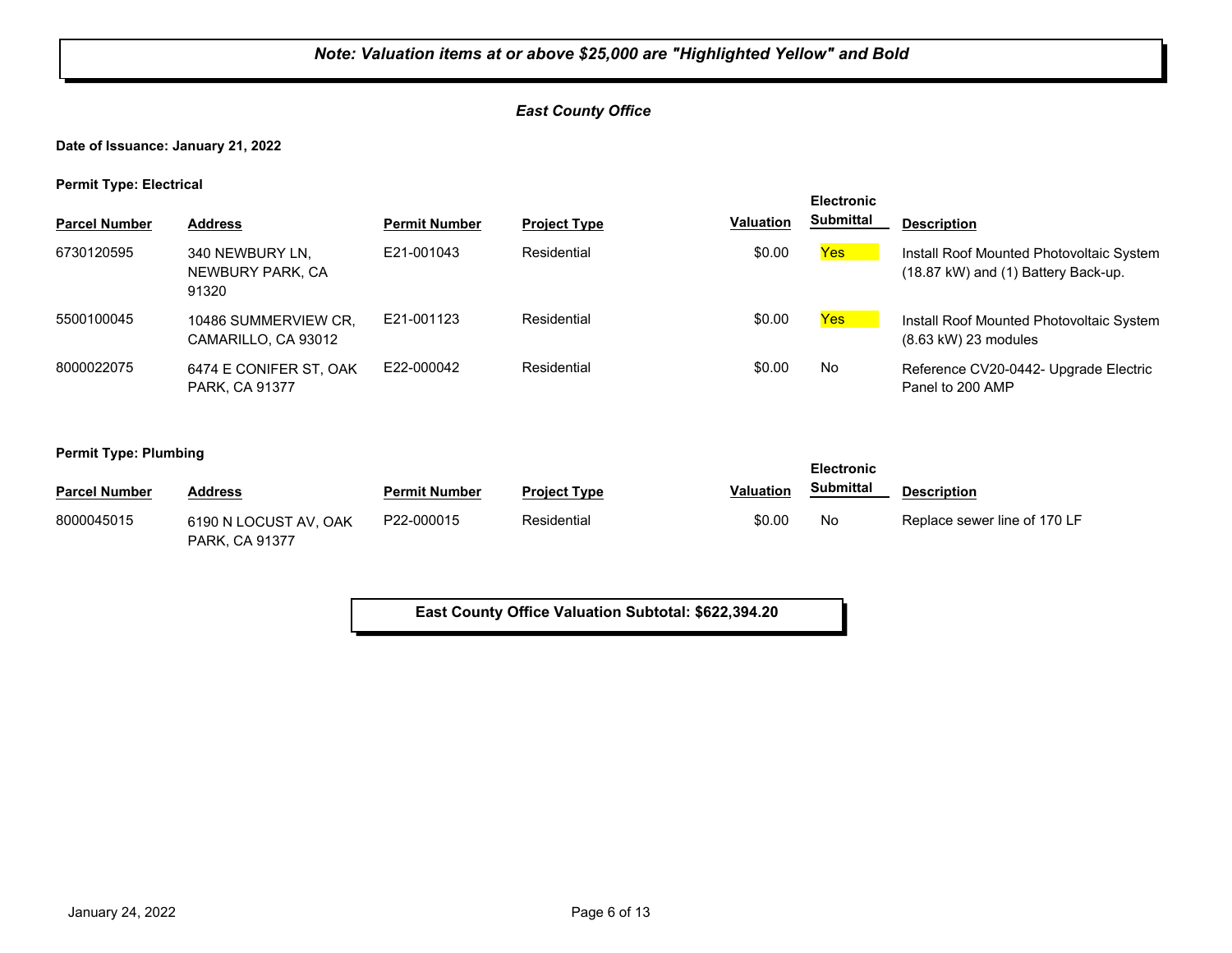## *West County Office*

**Date of Issuance: January 18, 2022**

**Permit Type: Building**

|                      |                                        |                      |                               |                  | <b>Electronic</b> |                                                                                |
|----------------------|----------------------------------------|----------------------|-------------------------------|------------------|-------------------|--------------------------------------------------------------------------------|
| <b>Parcel Number</b> | <b>Address</b>                         | <b>Permit Number</b> | <b>Project Type</b>           | <b>Valuation</b> | <b>Submittal</b>  | <b>Description</b>                                                             |
| 1090241275           | 720 CALLADO ST,<br>CAMARILLO, CA 93010 | B22-000025           | <b>Residential Alteration</b> | \$5.610.00       | No                | Reroof 3,300SF comp shingles tot he<br>existing dwelling with attached garage. |
| 0330280075           | 1889 COUNTRY PL, OJAI,<br>CA 93023     | B22-000026           | <b>Residential Alteration</b> | \$4.930.00       | No.               | tear off and re-roof 290 squares with comp<br>shingles 1 story house,          |

#### **Permit Type: Combo**

| <b>Parcel Number</b> | <b>Address</b>                      | <b>Permit Number</b>    | <b>Project Type</b> | <b>Valuation</b> | <b>Electronic</b><br><b>Submittal</b> | <b>Description</b>                                                                                                                                                                                                                                                                                     |
|----------------------|-------------------------------------|-------------------------|---------------------|------------------|---------------------------------------|--------------------------------------------------------------------------------------------------------------------------------------------------------------------------------------------------------------------------------------------------------------------------------------------------------|
| 1610105060           | 3356 SOMIS RD, SOMIS,<br>CA 93066   | C <sub>19</sub> -001223 | Commercial          | \$130,991.80     | Yes                                   | Fire Station #57: Construction of 1003 Sq.<br>ft. detached accessory building, includes<br>448 Sq.ft. fitness room, 448 Sq.ft. garage<br>and 107 Sq. ft. equipment room.                                                                                                                               |
| 2060262420           | 4064 OCEAN DR.<br>OXNARD, CA 93035  | C21-001036              | Residential         | \$10,853.80      | Yes                                   | enclose existing 65 sq ft glass sunroom,<br>extend rooftop deck of 47 sq ft replace<br>(285 sq ft) windows, remove existing<br>shiplap siding and replace with<br>combination of new ship lap and shake<br>siding, remove and replace 100 amp<br>service panel same location, add (1) new<br>sky light |
| 2060323175           | 300 MELROSE DR.<br>OXNARD, CA 93035 | C22-000040              | Residential         | \$0.00           | <b>No</b>                             | Upgrade existing 100 AMP service to 200<br>AMPS, and replace existing furnace in<br>same locaton                                                                                                                                                                                                       |
| 0310190700           | 62 WATKINS WY, OAK<br>VIEW, CA      | C22-000042              | Residential         | \$1,020.00       | Yes                                   | Installation of 5.325 kW solar systems, 15<br>panels, 1 inverter, and reroof 600 sq. ft. of<br>comp shingles                                                                                                                                                                                           |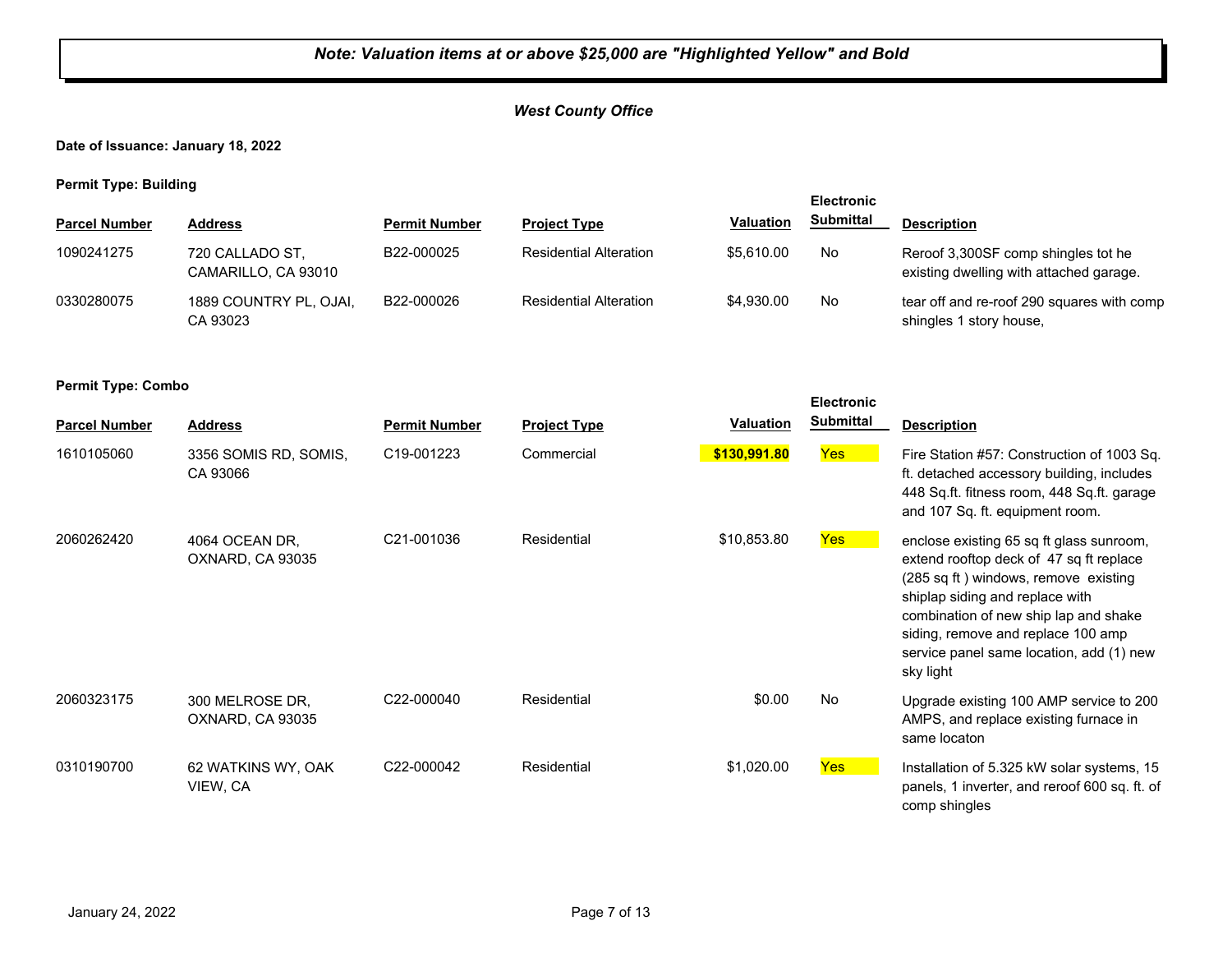## *West County Office*

## **Date of Issuance: January 18, 2022**

**Permit Type: Electrical**

| <b>Parcel Number</b> | <b>Address</b>                              | <b>Permit Number</b> | <b>Project Type</b> | <b>Valuation</b> | <b>Electronic</b><br><b>Submittal</b> | <b>Description</b>                                                                                                                              |
|----------------------|---------------------------------------------|----------------------|---------------------|------------------|---------------------------------------|-------------------------------------------------------------------------------------------------------------------------------------------------|
| 1520342035           | 166 ALVISO DR.<br>CAMARILLO, CA 93010       | E21-000780           | Residential         | \$0.00           | Yes                                   | addition of (2) batteries and a critical load<br>panel to existing solar array                                                                  |
| 1580110045           | 149 ESTABAN DR.<br>CAMARILLO, CA 93010      | E21-001064           | Residential         | \$0.00           | Yes                                   | Installation of roof mounted PV solar:<br>18.90 kW, 45 modules with<br>microinverters, + 1 SunVault ESS: 13kWh                                  |
| 0600360385           | 2944 SOLIMAR BEACH<br>DR, VENTURA, CA 93001 | E21-001069           | Residential         | \$0.00           | Yes                                   | INSTALLATION OF A (9.72) KW<br>ROOFTOP MOUNTED PV SYSTEM<br>CONSISITING OF (27)<br>MICROINVERTERS, (27) SOLAR PANELS<br>AS WELL AS A 10 KWH ESS |
| 0560094130           | 532 CHURCH ST.<br>FILLMORE, CA 93015        | E22-000036           | Residential         | \$0.00           | No                                    | Upgrade existing service from 100 AMPS<br>to 200 AMPs                                                                                           |

#### **Permit Type: Mechanical**

| . .                  |                                          |                      |                     |                  | <b>Electronic</b> |                                                                        |
|----------------------|------------------------------------------|----------------------|---------------------|------------------|-------------------|------------------------------------------------------------------------|
| <b>Parcel Number</b> | <b>Address</b>                           | <b>Permit Number</b> | <b>Project Type</b> | <b>Valuation</b> | <b>Submittal</b>  | <b>Description</b>                                                     |
| 2060154240           | 109 SAN FERNANDO AV,<br>OXNARD, CA 93035 | M21-000350           | Residential         | \$0.00           | No                | Replace FAU and A/C                                                    |
| 1510022095           | 439 W LOOP DR.<br>CAMARILLO, CA 93010    | M22-000016           | Residential         | \$0.00           | No                | Replace existing furnace and air<br>conditioning unit in same location |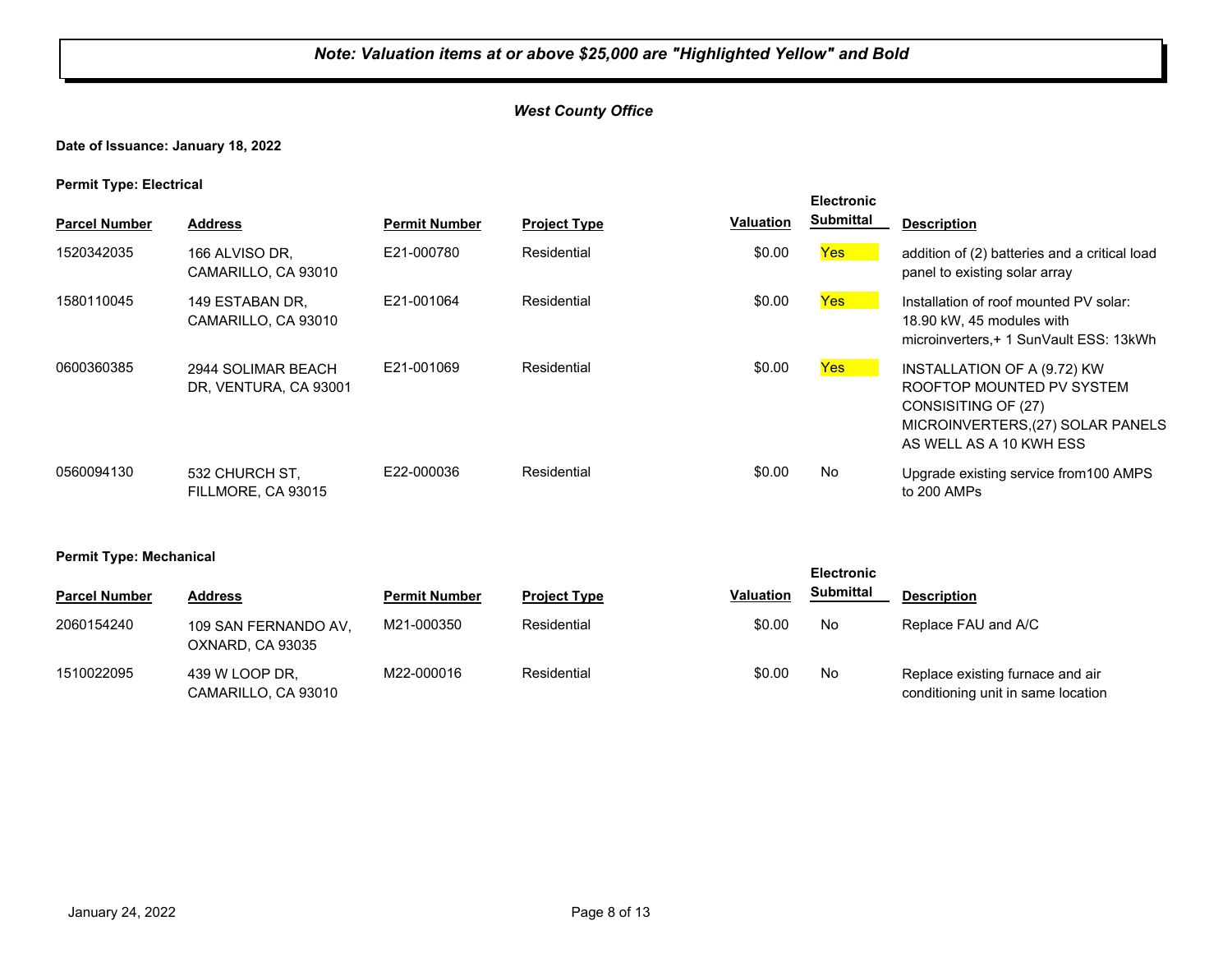## *West County Office*

**Date of Issuance: January 18, 2022**

**Permit Type: Plumbing**

| <b>Electronic</b>    |                                          |                      |                     |                  |                  |                                                                                              |
|----------------------|------------------------------------------|----------------------|---------------------|------------------|------------------|----------------------------------------------------------------------------------------------|
| <b>Parcel Number</b> | <b>Address</b>                           | <b>Permit Number</b> | <b>Project Type</b> | <b>Valuation</b> | <b>Submittal</b> | <b>Description</b>                                                                           |
| 0310171125           | 85 VALLEY VIEW DR.<br>OAK VIEW, CA 93022 | P22-000012           | Residential         | \$0.00           | No               | replacing 40 ft of 4" sewer line using<br>SDR17 piping and install directional clean<br>outs |

#### **Date of Issuance: January 19, 2022**

#### **Permit Type: Combo**

|                      |                                                 |                         |                     |                  | <b>Electronic</b> |                                                                                                                   |
|----------------------|-------------------------------------------------|-------------------------|---------------------|------------------|-------------------|-------------------------------------------------------------------------------------------------------------------|
| <b>Parcel Number</b> | <b>Address</b>                                  | <b>Permit Number</b>    | <b>Project Type</b> | <b>Valuation</b> | <b>Submittal</b>  | <b>Description</b>                                                                                                |
| 0140030300           | 2525 GRIDLEY RD.<br>VENTURA COUNTY, CA<br>99999 | C21-000198              | <b>NSFR</b>         | \$1,010,275.00   | Yes               | Construction of a new 2-story 6,275SF<br>single family dwelling.                                                  |
| 1090120235           | 706 CALLE DEL NORTE,<br>CAMARILLO, CA 93010     | C <sub>21</sub> -001025 | <b>NSFR</b>         | \$145,184.60     | Yes               | Construction of a new 949SF detached<br>ADU with a 325SF covered patio and an<br>attached 183SF golf cart garage. |
| 0610055455           | 273 VALLEY RD, OAK<br><b>VIEW, CA 93022</b>     | C <sub>22</sub> -000038 | Residential         | \$1.00           | Yes               | Installation of Gray water system -<br>Drummon 1/3hp submersible<br>sump-effluent pump                            |

#### **Permit Type: Electrical**

|                      |                                 |                      | <b>Electronic</b>   |                  |           |                                   |
|----------------------|---------------------------------|----------------------|---------------------|------------------|-----------|-----------------------------------|
| <b>Parcel Number</b> | Address                         | <b>Permit Number</b> | <b>Project Type</b> | <b>Valuation</b> | Submittal | <b>Description</b>                |
| 0280120170           | 575 CARNE RD, OJAI, CA<br>93023 | E21-001101           | Residential         | \$6,290,00       | No        | Service upgrade from 100A to 200A |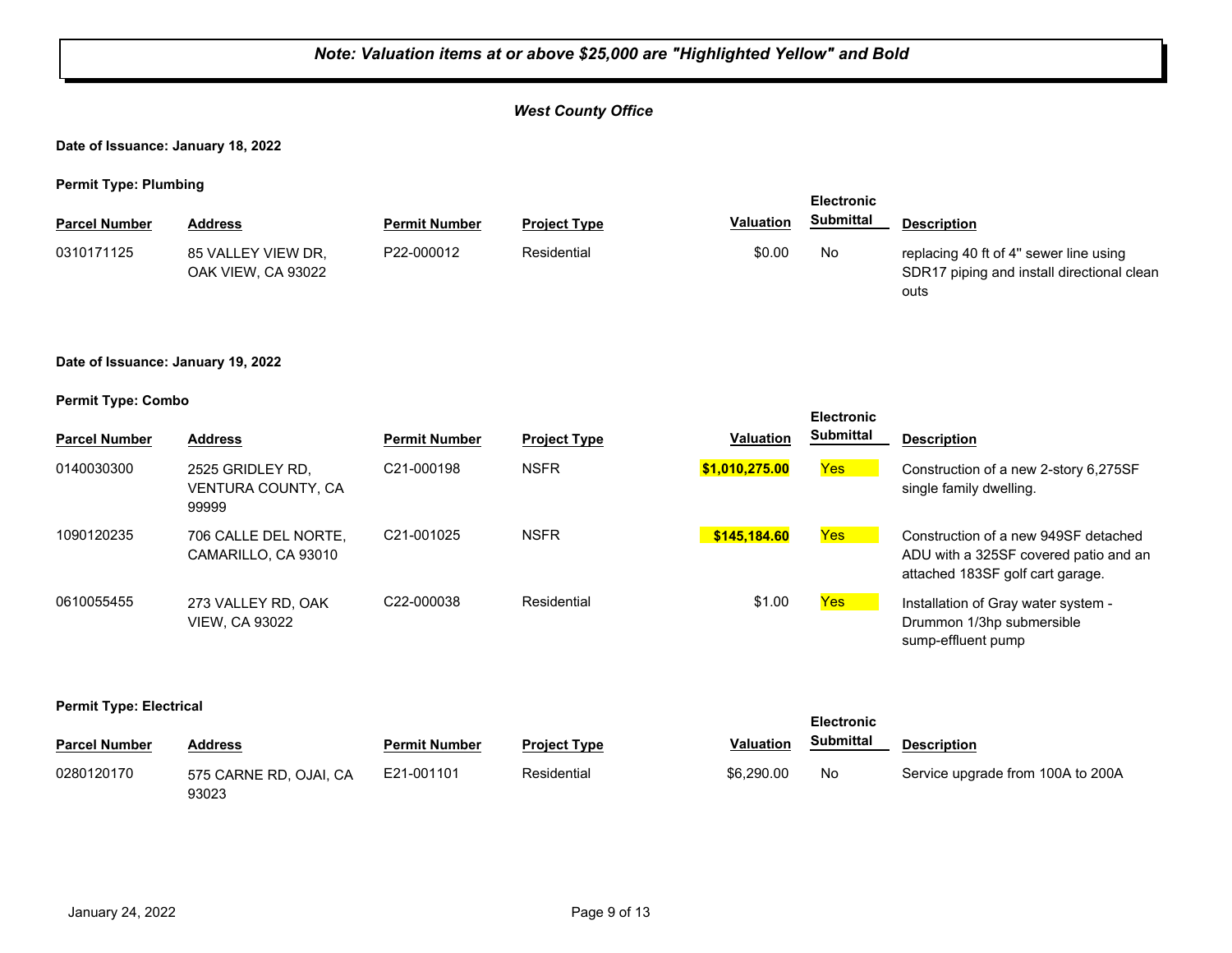## *West County Office*

**Date of Issuance: January 19, 2022**

**Permit Type: Plumbing**

| <b>Parcel Number</b> | <b>Address</b>                         | <b>Permit Number</b> | <b>Project Type</b> | <b>Valuation</b> | <b>Submittal</b> | <b>Description</b>                                               |
|----------------------|----------------------------------------|----------------------|---------------------|------------------|------------------|------------------------------------------------------------------|
| 0900132365           | 11390 VIOLETA ST.<br>VENTURA, CA 93004 | P22-000013           | Residential         | \$0.00           | No               | Replace main gas line from meter to<br>house and all applicances |

#### **Date of Issuance: January 20, 2022**

#### **Permit Type: Building**

|                      |                                               |                      |                               |             | <b>Electronic</b> |                                                                           |
|----------------------|-----------------------------------------------|----------------------|-------------------------------|-------------|-------------------|---------------------------------------------------------------------------|
| <b>Parcel Number</b> | <b>Address</b>                                | <b>Permit Number</b> | <b>Project Type</b>           | Valuation   | <b>Submittal</b>  | <b>Description</b>                                                        |
| 0310113180           | 115 BURNHAM RD, OAK<br><b>VIEW, CA 93022</b>  | B22-000034           | <b>Residential Alteration</b> | \$2,214.00  | No                | Change out R38 pink fiberglass insulation<br>1m230SF in attic.            |
| 0340165025           | 80 S ALMOND AV, OAK<br><b>VIEW, CA 93022</b>  | B22-000035           | <b>Residential Alteration</b> | \$3,570.00  | No                | Reroof 2100SF comp shingles to existing<br>dwelling with attached garage. |
| 0340250235           | 10854 ENCINO DR, OAK<br><b>VIEW. CA 93022</b> | B22-000036           | <b>Residential Alteration</b> | \$18,360.00 | No                | Reroof 3,600SF underlayment and re<br>install tiles.                      |

#### **Permit Type: Combo**

| <b>Parcel Number</b> | <b>Address</b>                   | <b>Permit Number</b> | <b>Project Type</b> | <b>Valuation</b> | Submittal | <b>Description</b>                                                                                                                                                 |
|----------------------|----------------------------------|----------------------|---------------------|------------------|-----------|--------------------------------------------------------------------------------------------------------------------------------------------------------------------|
| 0290090100           | 4004 GRAND AV. OJAI.<br>CA 93023 | C22-000048           | PoolSpa             | \$13,807.60      | No        | Swimming pool repair: consist of replace<br>pipe from main suction floor drains, split<br>floor drain with 36 inch distance between,<br>pool resurface/ replaster. |

**Electronic**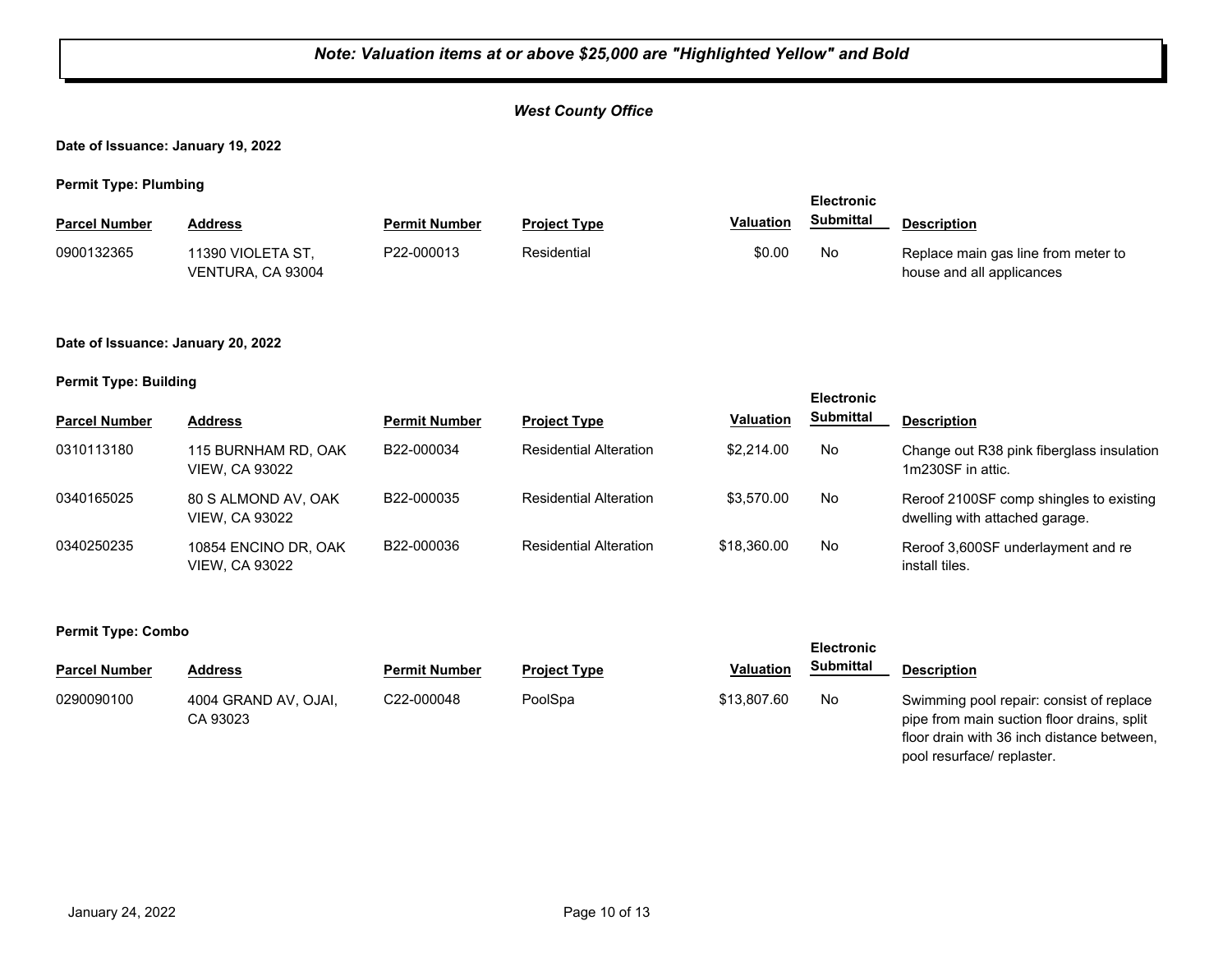## *West County Office*

### **Date of Issuance: January 20, 2022**

**Permit Type: Electrical**

| . .                  |                                                   |                      |                     |                  | <b>Electronic</b> |                                                                        |
|----------------------|---------------------------------------------------|----------------------|---------------------|------------------|-------------------|------------------------------------------------------------------------|
| <b>Parcel Number</b> | <b>Address</b>                                    | <b>Permit Number</b> | <b>Project Type</b> | <b>Valuation</b> | <b>Submittal</b>  | <b>Description</b>                                                     |
| 0380130395           | 1530 O HARA CANYON<br>"AG" RD, SANTA PAULA,<br>CА | E22-000038           | AG                  | \$0.00           | No                | Replace existing electrical service<br>277/480 Volt, 3 phase, 100 AMPS |
| 0170071420           | 239 N ENCINAL AV, OJAI,<br>CA 93023               | E22-000041           | Residential         | \$0.00           | No                | Main panel upgrade to 200amps.                                         |

#### **Permit Type: Mechanical**

|                      |                                             |                      |                     |                  | <b>Electronic</b> |                                                                  |
|----------------------|---------------------------------------------|----------------------|---------------------|------------------|-------------------|------------------------------------------------------------------|
| <b>Parcel Number</b> | <b>Address</b>                              | <b>Permit Number</b> | <b>Project Type</b> | <b>Valuation</b> | <b>Submittal</b>  | <b>Description</b>                                               |
| 0330200255           | 81 FELIZ DR. OAK VIEW.<br>CA 93022          | M22-000017           | Residential         | \$0.00           | No                | Replace 100 kbtu and 5 ton AC in the<br>same locations.          |
| 1520332185           | 363 VALLEY VISTA DR,<br>CAMARILLO, CA 93010 | M22-000018           | Residential         | \$0.00           | No                | Replace 2 furnace and a/c units in same<br>location              |
| 2060272040           | 4189 OCEAN DR.<br>OXNARD. CA 93035          | M22-000019           | Residential         | \$0.00           | No                | Furnace change out in closet 70.000<br><b>BTUS</b> like for like |

#### **Date of Issuance: January 21, 2022**

#### **Permit Type: Building**

|                      |                                    |                      |                               |                  |                  | <b>Electronic</b>                                                                  |  |  |
|----------------------|------------------------------------|----------------------|-------------------------------|------------------|------------------|------------------------------------------------------------------------------------|--|--|
| <b>Parcel Number</b> | Address                            | <b>Permit Number</b> | <b>Project Type</b>           | <b>Valuation</b> | <b>Submittal</b> | <b>Description</b>                                                                 |  |  |
| 0320062095           | 2363 BURNHAM RD.<br>OJAI, CA 93023 | B22-000038           | <b>Residential Alteration</b> | \$6,960.00       | No               | Reroof 3,200SF comp shingles and 800SF<br>torch down roofing to existing dwelling. |  |  |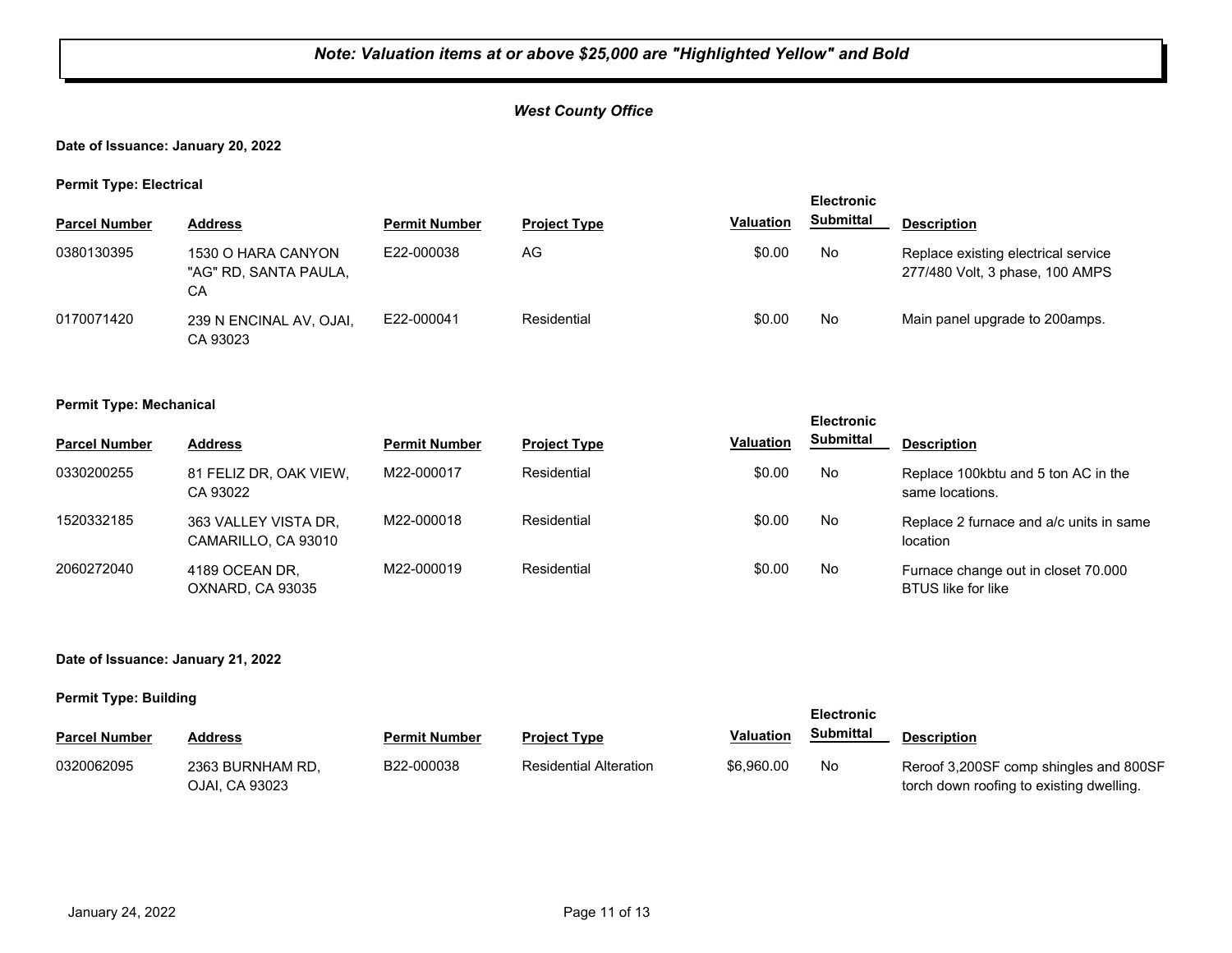## *Note: Valuation items at or above \$25,000 are "Highlighted Yellow" and Bold West County Office* **Date of Issuance: January 21, 2022 Permit Type: Combo Parcel Number Address <b>Permit Number Project Type Valuation Submittal** Description **Electronic Submittal** 2180093100 4164 RAYTHEON RD, C21-000283 Commercial \$1,171.20 <mark>Yes</mark> OXNARD, CA 93033 C21-000283 Commercial **\$1,171.20 Yes** Installation of emergency back up generator on (n) concrete pad installation (1) automatic transfer switch **Permit Type: Electrical Parcel Number Address <b>Permit Number Project Type Valuation Submittal** Description **Electronic Submittal** 1090313020 4148 CLUBHOUSE DR, E21-001124 Residential \$13,807.60 <mark>Yes</mark> SOMIS, CA 93066 E21-001124 Residential \$13,807.60 **Yes** Roof mounted PV 8.5kw (20) modules and 1 Tesla powerwall 1090322105 1291 VISTA DEL CIMA, E21-001190 Residential \$0.00 <mark>Yes</mark> CAMARILLO, CA 93010 E21-001190 Residential **Residential** \$0.00 **Yes** Installation of roof mounted PV system, 12.95 KW, 35 panels and (2) battery backups

**West County Office Valuation Subtotal: \$1,375,046.60**

**Total Unincorporated Weekly Valuation: \$1,997,440.80**